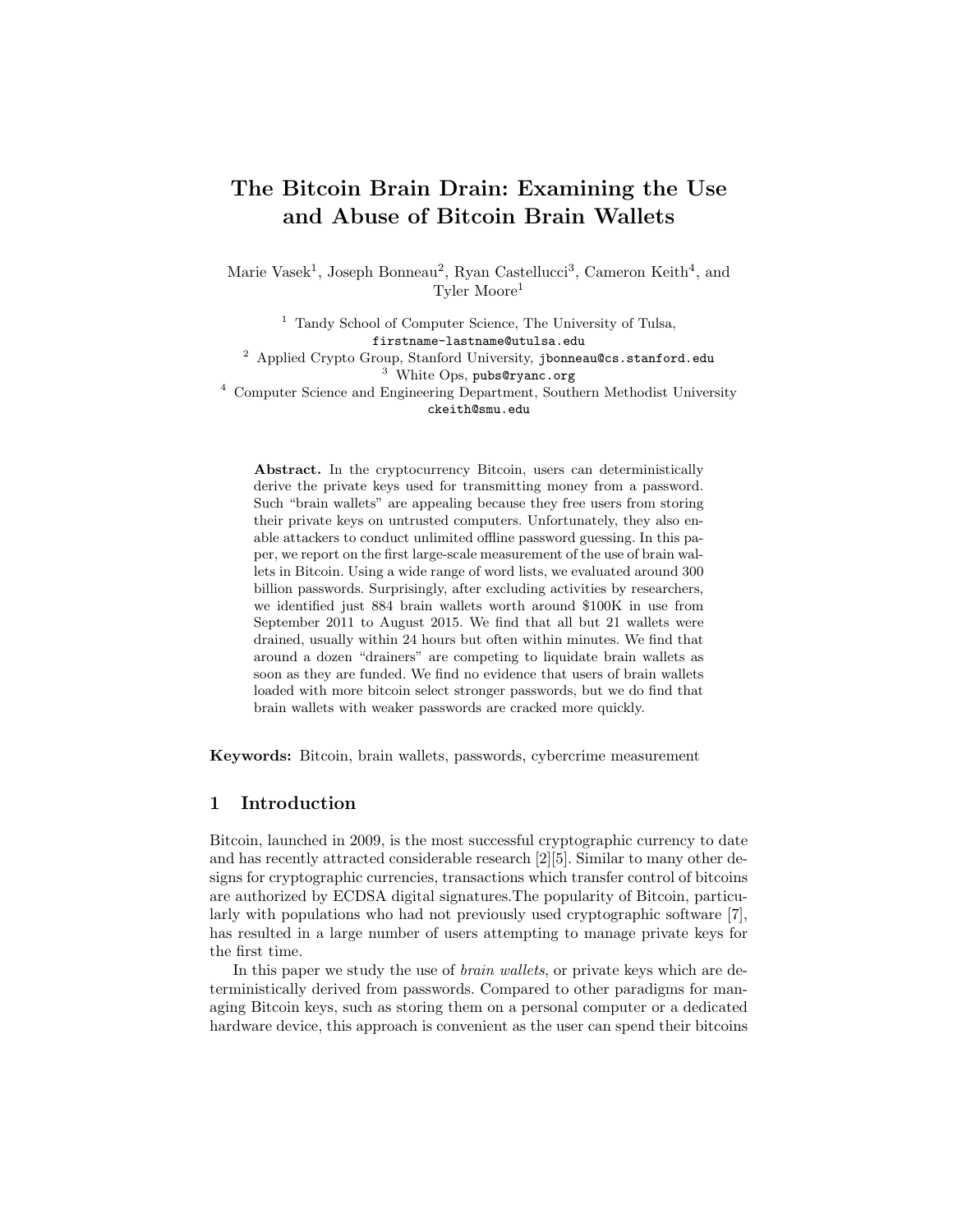simply by typing their password. Because their private keys are not permanently stored on devices, brain wallets cannot be exfiltrated by malware [1].

However, there is a big downside: anyone who guesses a user's password can immediately steal their funds. Worse, attackers can perform unthrottled (offline) guessing to test candidate passwords. Attackers guessing a password can quickly test whether it matches any user's brain wallet by scanning for use of the derived public key on the Bitcoin block chain, a public ledger of all transactions. We replicate this password-guessing attack in a research setting by non-invasively testing candidate passwords for historical use as a Bitcoin brain wallet address.

Others have investigated brain wallets. Eskandari et al. studied bitcoin wallet software and found that while brain wallets are supported across platforms and require little trust in devices, the threat of weak passwords eclipses those benefits [10]. BIP 38 [6] specifies a format for password-protected private key encryption as a second factor. Our work also builds upon work on passwords for financial systems. While there is little evidence that users choose significantly stronger passwords to protect financial online accounts [4], Herley argues that users rationally choose weak passwords for online accounts [13] as they are protected by anti-fraud systems.

In this work we report on the first large-scale attempt to measure brain wallet use and abuse in the wild. Surprisingly, we identified a relatively small number of brain wallets in use: fewer than 1 000 total. This is despite a significant amount of interest in the concept and the existence of several software tools for creating and using brain wallets.

Our results are necessarily incomplete in that password-derived public keys are indistinguishable from pseudorandomly-generated public keys without knowledge of the password. Put another way, we do not know how many brain wallets are in use for which we were not able to guess the password. Nonetheless, given that we tried over 300 billion passwords from over twenty customized word lists, we are confident that the use of brain wallets remains quite rare.

Our results reveal the existence of an active attacker community that rapidly steals funds from vulnerable brain wallets in nearly all cases we identify. In total, approximately \$100K worth of bitcoin has been loaded into brain wallets, with the ten most valuable wallets accounting for over three quarters of the total value. Many brain wallets are drained within minutes, and while those storing larger values are emptied faster, nearly all wallets are drained within 24 hours.

## 2 Data Collection Methodology

We first review how the candidate passwords<sup>5</sup> were constructed and then explain how we checked for their usage in brain wallets.

Password Corpora We have constructed an extensive set of passwords derived from publicly available sources. This includes prior password leaks (e.g., Rock-

<sup>&</sup>lt;sup>5</sup> Technically these are passwords and passphrases. We use password for simplicity of presentation.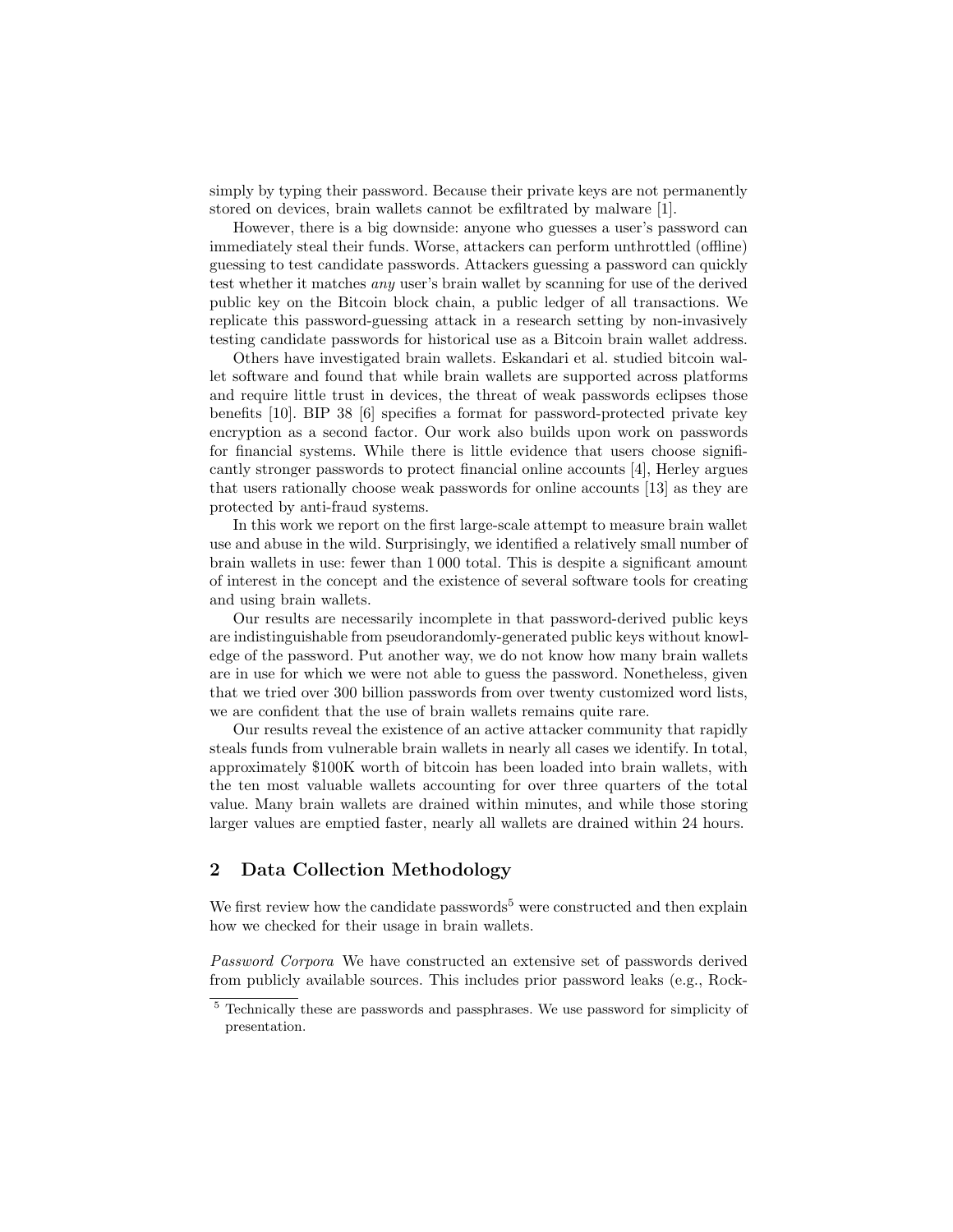you, Yahoo!, LinkedIn) word and derived phrase lists (e.g., English Wikipedia, Wikiquote), and information gleaned from Bitcoin discussion forums. In total, we tested approximately 300 billion passwords for usage in brain wallets. Testing was carried out using the open-source project Brainflayer<sup>6</sup>.

Word lists were tried directly unless otherwise specified. The following word lists were used:

- 1. English: English word list packaged with Ubuntu 12.04.
- 2. Urban Dictionary: Terms and phrases from the crowd-sourced slang dictionary<sup>7</sup>. The "combinator" tool was used to check all pairs of terms[12].
- 3. Two Words: English pairs of words using the combinator tool.
- 4. English/Slang Urban Dictionary: Single word entries from Urban Dictionary are combined with English words. Additionally, the results are run through the combinator tool for all phrases up to 20 characters long.
- 5. English Wikipedia
- 6. WikiQuotes: English, Spanish, Russian and German quotes from 3/2013.
- 7. Phrases: Permutations of WikiQuote, wikipedia and Naxxatoe phrases.
- 8. **xkcd:** Lists obtained on July  $10^{th}$ , 2014 from three sources<sup>8</sup>. Combinations up to three words with and without spaces. All words used for 2 word combinations; words common to all three lists used for 3 word combinations.
- 9. Lyrics: lyrics and song titles purchased from https://andymoore.info/ mysql-lyrics-database/.
- 10. Blockchain.info tags: All public bitcoin address tags obtained from https: //blockchain.info/tags.
- 11. Password dumps LinkedIn, MySpace, RockYou, Rootkit.com
- 12. Leet MRL: De-duplicated merge of MySpace, Rockyou and LinkedIn (hence MRL) dumps, with leet-speak substitutions.
- 13. Prince MRL: MRL list applying the Prince attack [14].
- 14. Security industry lists: CrackStation, Naxxatoe, Uniqpass (combination of  $2012-01-01$  and  $2012-04-01$  lists), Skull Security<sup>9</sup> (RockYou list excluded).

In addition to the aforementioned word lists, we tested the following:

- 1. Reddit User Challenge: Post about a brain wallet password on  $\text{Reddit}^{10}$ .
- 2. Brute Force: All numbers up to 9 digits and printable ASCII up to 5 characters.
- 3. Modified BW Passwords: Appended and prepended one and two ASCII characters to passwords of previously cracked brain wallets using combinator.

Table 1 in Section 3 details the number of brain wallet passwords obtained from each source, along with the total amount drained.

 $7$  List was sourced from https://github.com/inieves/urban-dictionary-scraper/ blob/4a86fd9ef4c2f8812dc78f5862c327912213436a/dict/UrbanDictionary.txt.

- $^9$  https://wiki.skullsecurity.org/Passwords
- <sup>10</sup> https://www.reddit.com/r/Bitcoin/comments/3gycp1/-/cu3316a

 $^6$  https://github.com/ryancdotorg/brainflayer

 $^8$  https://xkpasswd.net/s/, http://correcthorsebatterystaple.net/, and http: //preshing.com/20110811/xkcd-password-generator/.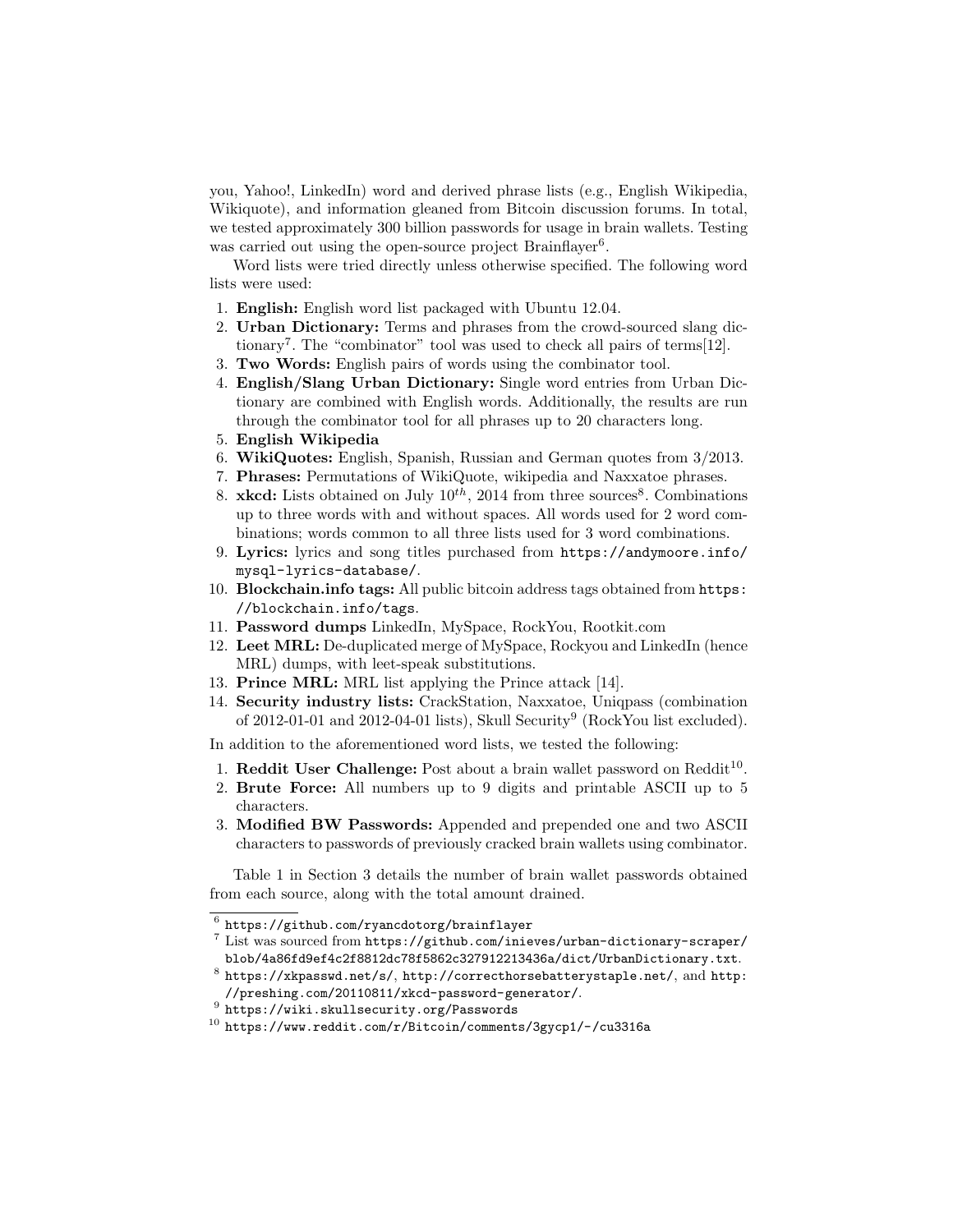Observing Bitcoin Brain Wallet Usage We use the SHA256 hash of the password as the private key. We then generate the corresponding public key using a few speedups to the secp256k1 curve library<sup>11</sup> [8]. We download the Bitcoin blockchain using Bitcoin core software<sup>12</sup> and extract all the unique Bitcoin addresses using znort $987$ 's block parser<sup>13</sup>. We then add all the addresses to a bloom filter for quick lookup and a sorted list for false positive detection. We compare all the addresses generated from candidate passwords against the bloom filter and confirm positive results against the sorted list. After we find all of the used brain wallet addresses, we supplement this information by querying all our brain wallet addresses against the blockchain.info API to obtain precise timestamps for all transactions. Transactions with brain wallets as recipients are incoming payments and transactions with brain wallets as sources are outgoing payments.

#### 3 Results

We investigate brain wallet usage by examining all block chain transactions through  $8/2015<sup>14</sup>$  We report on their prevalence, draining, and password strength.

How Prevalent are Brain Wallets? We have found 884 distinct brain wallets using 845 different passwords. The slight difference is from to the small number of instances where compressed and uncompressed wallets were used for the same password. In total, these brain wallets received  $1\,806$  BTC (approx. \$103K<sup>15</sup>).

Table 1 reports the brain wallets identified, broken down according to the password sources. The single most popular source is the security word list Crack-Station, which included 640 of the 884 brain wallet passwords identified. Notably, 37 of these passwords were only found by CrackStation, also the highest figure for any list. By contrast, the list with the second highest number of matches, Uniqpass, only reported passwords that were also found by at least one other source. Notably, the second-largest source of unique brain wallets, the combinations of English and slang words, only identified 63 wallet passwords.

The password sources used for our study can of course also be used by attackers. One way to estimate the popularity of password sources among attackers is to compare how often repeated drains occur. The fifth column shows the  $90^{th}$ percentile for number of drains observed on passwords identified by each source. Larger numbers indicate that more attackers are using the source. Perhaps unsurprisingly, passwords derived from xkcd are drained repeatedly the most.

 $11$  https://github.com/bitcoin-core/secp256k1

<sup>12</sup> https://github.com/bitcoin/bitcoin

<sup>13</sup> https://github.com/znort987/blockparser

<sup>&</sup>lt;sup>14</sup> We excluded 17784 brain wallets that were suddenly assigned a tiny amount of bitcoin from 36 linked input addresses within a few hours on August 31, 2013. We strongly suspect these brain wallets were set up by a researcher. We also excluded 15 brain wallets used in over 20 000 transactions between June and August 2015 as part of a network "stress test".

<sup>&</sup>lt;sup>15</sup> All USD calculations presented here are normalized by the corresponding day's exchange rate on Bitstamp, as reported by bitcoincharts.com.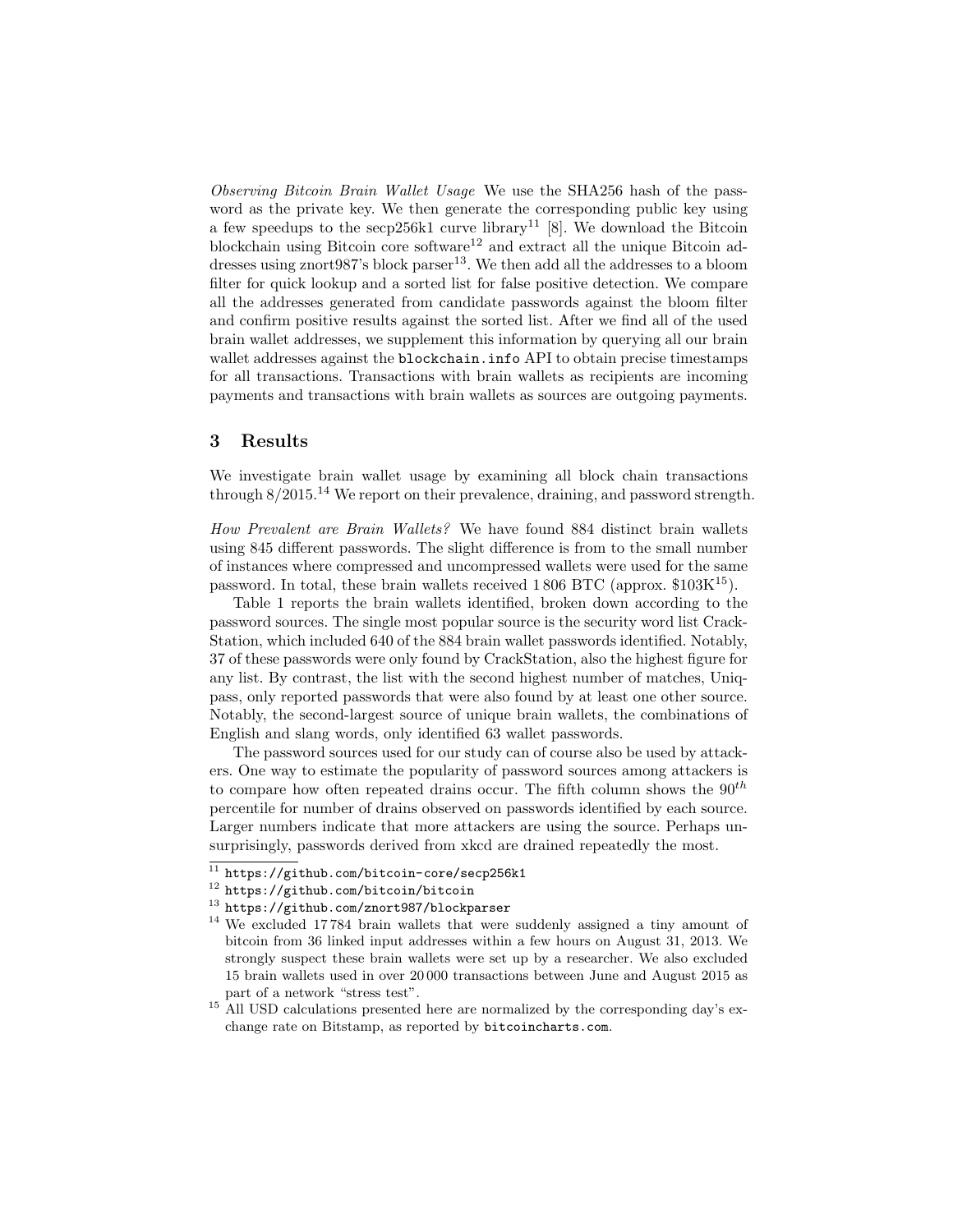| Source                |     |                  |                  | $#$ Wallets (non-empty) Unique $90\%$ # drains Total BTC Total USD |        |                   |  |  |  |  |
|-----------------------|-----|------------------|------------------|--------------------------------------------------------------------|--------|-------------------|--|--|--|--|
| Word lists            |     |                  |                  |                                                                    |        |                   |  |  |  |  |
| Urban Dictionary      | 296 | 3                | $\overline{2}$   | 3.00                                                               | 561.95 | 43 120.77         |  |  |  |  |
| Two Words             | 13  | 3                | $\overline{0}$   | 4.00                                                               | 0.79   | 92.65             |  |  |  |  |
| Eng/Slang Urban Dict. | 63  | 14               | 28               | 2.00                                                               | 0.90   | 124.96            |  |  |  |  |
| Eng. Wikipedia        | 250 | $\theta$         | $\theta$         | 2.00                                                               | 505.77 | 38833.16          |  |  |  |  |
| WikiQuotes            | 35  | $\overline{0}$   | $\theta$         | 12.00                                                              | 60.96  | 17620.50          |  |  |  |  |
| Phrases               | 283 | $\overline{0}$   | $\theta$         | 3.00                                                               | 578.69 | 57376.80          |  |  |  |  |
| xkcd                  | 90  | 3                | 3                | 13.00                                                              | 97.66  | 29 140.44         |  |  |  |  |
| Lyrics                | 329 | $\overline{4}$   | 16               | 3.00                                                               | 230.45 | 26788.97          |  |  |  |  |
| Blockchain.info tags  | 112 | $\boldsymbol{0}$ | 10               | 7.00                                                               | 577.93 | 31683.29          |  |  |  |  |
| Rootkit               | 123 | $\overline{2}$   | $\theta$         | 6.00                                                               | 4.50   | 570.78            |  |  |  |  |
| MySpace               | 59  | $\overline{0}$   | $\theta$         | 3.00                                                               | 1.14   | 210.44            |  |  |  |  |
| RockYou               | 415 | 3                | $\overline{2}$   | 3.00                                                               | 113.82 | 33807.17          |  |  |  |  |
| LinkedIn              | 213 | $\overline{0}$   | $\overline{0}$   | 2.00                                                               | 10.11  | 738.52            |  |  |  |  |
| <b>LEET MRL</b>       | 3   | $\mathbf{0}$     | $\mathbf{0}$     | 1.00                                                               | 0.01   | 1.49              |  |  |  |  |
| Prince MRL            | 295 | $\overline{4}$   | 7                | 3.00                                                               | 88.93  | 21028.02          |  |  |  |  |
| CrackStation          | 640 | 3                | 37               | 2.00                                                               | 396.09 | 41 326.80         |  |  |  |  |
| Naxxatoe              | 388 | $\theta$         | $\overline{2}$   | 2.00                                                               | 41.56  | 3389.31           |  |  |  |  |
| Skull Security        | 414 | 3                | 3                | 2.00                                                               | 71.73  | 20756.32          |  |  |  |  |
| Uniqpass              | 490 | 3                | $\boldsymbol{0}$ | 2.00                                                               | 134.95 | 35 266.27         |  |  |  |  |
| Non-word lists        |     |                  |                  |                                                                    |        |                   |  |  |  |  |
| Reddit User Challenge | 1   | $\theta$         | 1                | 1.00                                                               | 0.01   | 2.62              |  |  |  |  |
| <b>Brute Force</b>    | 200 | 3                | 3                | 3.00                                                               | 22.47  | 3895.99           |  |  |  |  |
| Modified BW Passwords | 74  | 1                | 9                | 2.00                                                               | 2.25   | 209.98            |  |  |  |  |
| Overall               | 884 | 21               | 139              | 2.00                                                               |        | 1806.22 103472.13 |  |  |  |  |

Table 1. Brain wallets and values associated with different password sources.

The last two columns provide an alternative way to value the passwords obtained from different sources. Each represents the total value put into brain wallets whose passwords are identified by these sources (in BTC and USD, respectively). By this measure, the Phrases word list is the most valuable at \$57K, followed by English Wikipedia, CrackStation, and Urban Dictionary. By contrast, the relatively unique English and slang combination passwords are not worth much – all 63 collectively stored just 0.90 BTC.

Figure 1 plots when wallets were first used over time, beginning with the first brain wallet established in September 2011. Monthly totals of new wallets are reported, and the bar chart breaks down the use of compressed and uncompressed brain wallets. We can see that the number of new brain wallets has increased since Bitcoin's early days, though the total remains small.

Relatively speaking, uncompressed wallets are more prevalent. We found 798 uncompressed wallets compared to 71 compressed. Note that the brain wallet service bitaddress.org offers only uncompressed brain wallets whereas the (defunct) brainwallet.org defaulted to uncompressed brain wallets (though it supported both). Compressed keys are only supported in versions of Bitcoin clients released after March 30, 2012; we observed 20 brain wallets before then, the first being "one two three four five six seven" seen in September 2011.

Also plotted in Figure 1 is the USD value of the brain wallets each month. We can see that this is quite volatile. Most months, the total value hovers around a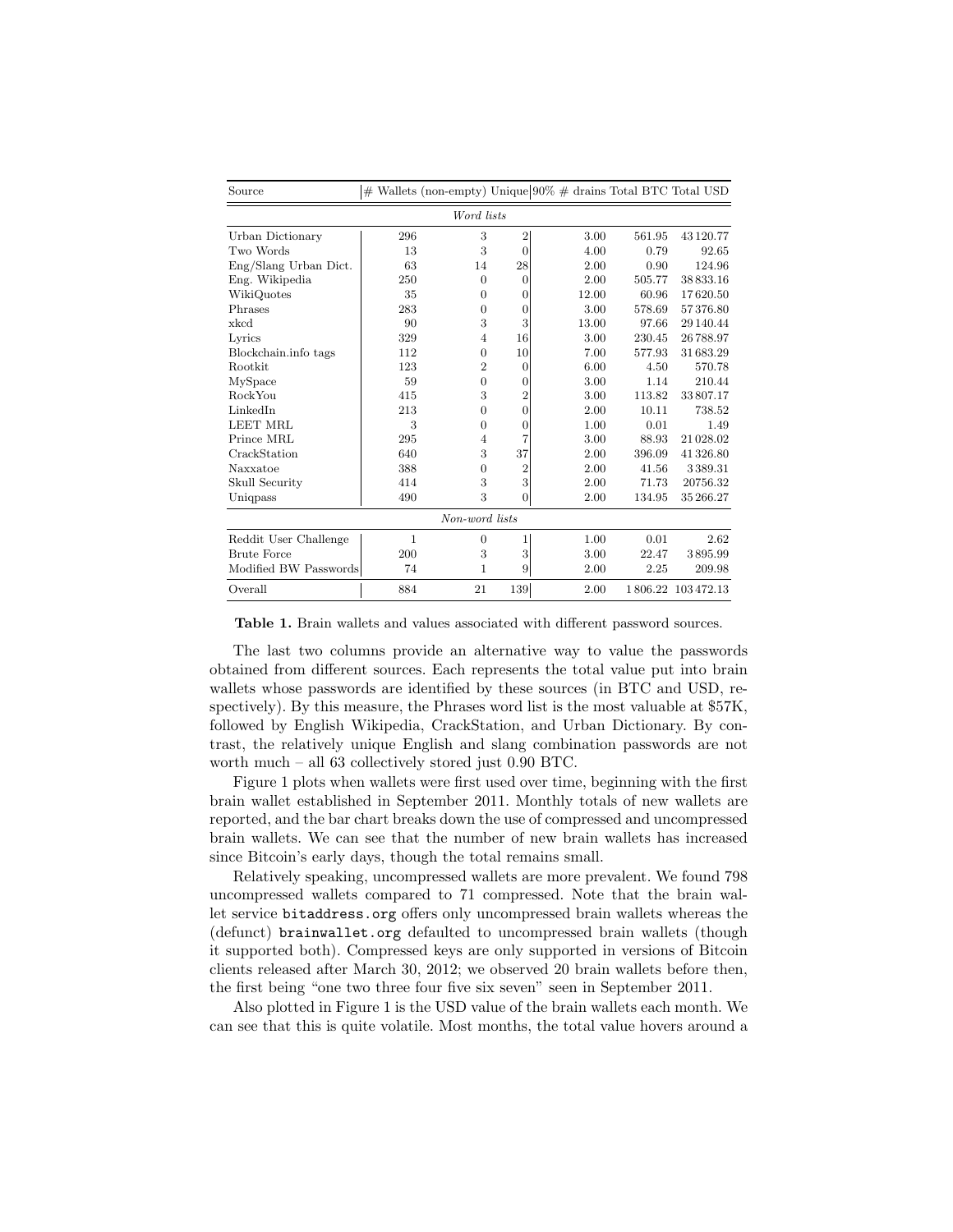

Fig. 1. New brain wallet usage per month (compressed and uncompressed, left); CDF and rank-order plot of total value stored in brain wallets (right).

few thousand dollars, but frequently the amount stored spikes greatly, including to a peak of over \$40K in March 2013. Notably, there is no discernible relationship between the number of new wallets created and the value stored.

The top plot in Figure 1 (right) gives the CDF of brain wallet value in USD. While most brain wallets store little money (just 6\%) of the brain wallets received the equivalent of \$100 or more), the bulk of the total value in brain wallets is associated with a small number of addresses. The bottom plot of Figure 1 (right) presents a rank-order plot, which reveals that just 10 wallets account for approximately 85% of the total dollar value placed into all brain wallets.

Draining Brain Wallets As explained in Section 1, because the addresses used by brain wallets are deterministically computed from passwords, there is a risk that attackers might guess the password and drain the wallet's value. Many users select brain wallets with the intention of keeping their bitcoin there for a long time, analogous to hiding cash under a mattress. Therefore, when bitcoins are drained from these addresses (i.e., the account balance falls to zero), it strongly suggests that an attack may have taken place.

Perhaps the best way to quantify brain wallet insecurity is to examine the time required to drain wallets. Figure 2 (left) plots a CDF of the observed timeto-drain. The solid black line shows the distribution for all wallets. Half of the wallets are drained in 21 minutes or less. Subsequently, the rate of draining slows, but nearly all brain wallets are drained within 24 hours. While some of these drains are initiated by the brain wallet owners, it is likely that most are not.

We can also see the difference in draining speed when wallets are loaded with large or small amounts of money. The red dashed line plots the cumulative distribution for wallets loaded with at least \$100. These wallets are consistently drained faster than other wallets, while those loaded with 10 cents or less (indicated by the dotted blue line) are drained more slowly. From this, we can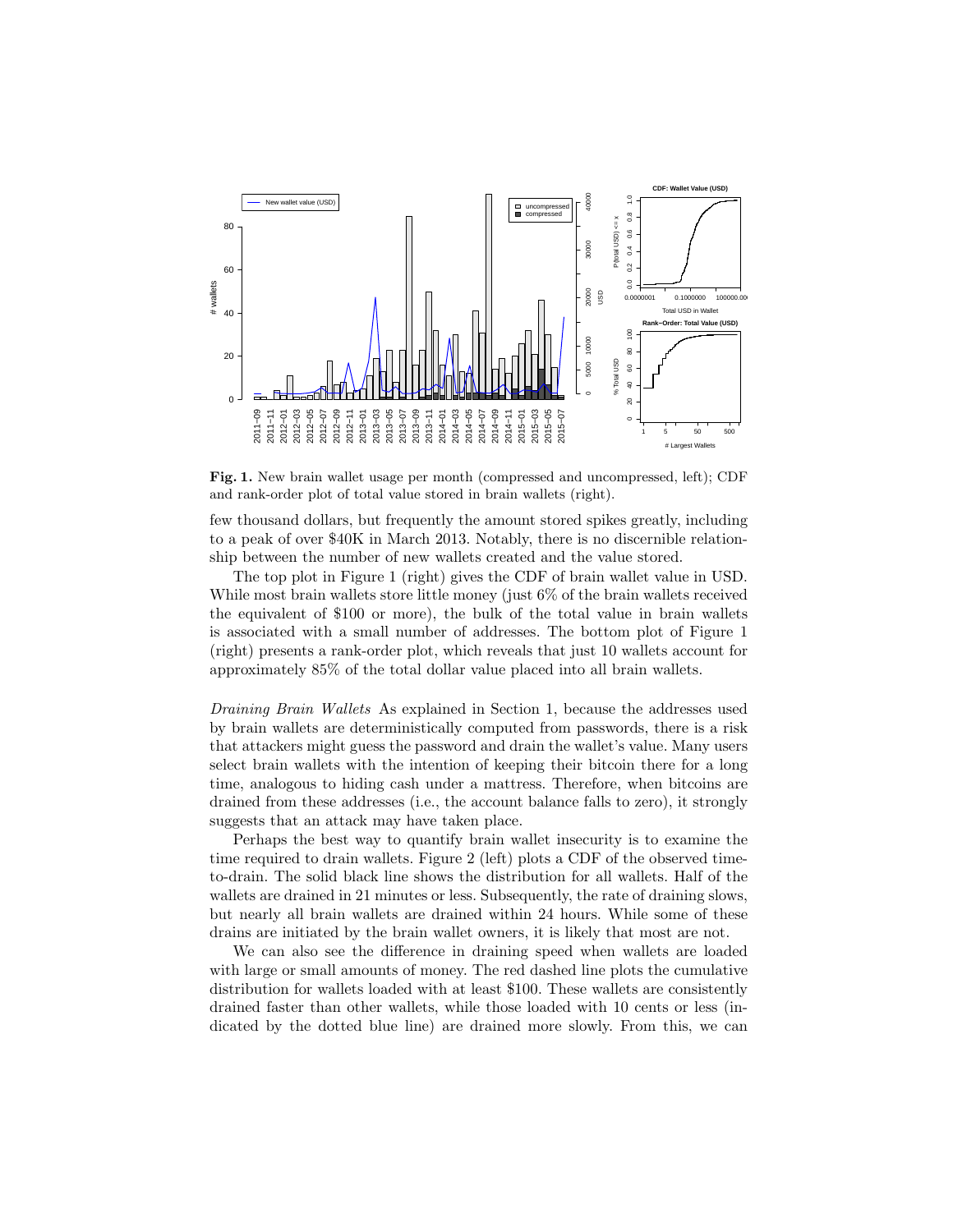

Fig. 2. CDF of the  $\#$  of hours to drain brain wallets for wallets by value stored (left); how time-to-drain changes over time (median time-to-drain reported per month, right).

| Drained Drained Drained Drains Description<br>Rank |     |               |        |                                                                    |  |  |  |
|----------------------------------------------------|-----|---------------|--------|--------------------------------------------------------------------|--|--|--|
| (USD)                                              |     | $#$ pwd (USD) | (BTC)  |                                                                    |  |  |  |
|                                                    |     | 22466         | 250.01 | 1 woodchuck drain (unintentionally done by researcher Castellucci, |  |  |  |
|                                                    |     |               |        | https://rya.nc/dc23)                                               |  |  |  |
| $\mathfrak{D}$                                     |     | 15267         | 250.00 | $1$ woodchuck drain (done by owner)                                |  |  |  |
|                                                    | 10  | 14554         | 50.02  | 19 drainer https://bitcointalk.org/index.php?topic=878639.460      |  |  |  |
| 4                                                  | 2   | 11528         | 18.25  | 2 drainer https://redd.it/2c5jot                                   |  |  |  |
| 5                                                  | 29  | 6784          | 12.15  | 49 drainer https://bitcointalk.org/index.php?topic=347828.0        |  |  |  |
| 6                                                  |     | 5800          | 500.00 | 1 "bitcoin is awesome" drain                                       |  |  |  |
|                                                    | 100 | 3219          | 9.96   | 155 drainer https://bitcointalk.org/index.php?topic=817294.10      |  |  |  |
| 8                                                  |     | 1863          | 38.69  | 1 owner of 1N8gLjZEhRxLRRjg8ymS6Zez8KVegEKtb1                      |  |  |  |
| 9                                                  |     | 1429          | 14.29  | $1$ <sup>"</sup> deadsheep" drain                                  |  |  |  |
| 10                                                 |     | 1322          | 97.66  | 59 "thequickbrownfoxjumpedoverthelazydog" drain                    |  |  |  |

Table 2. Top 10 drain addresses from brain wallets, sorted by amount drained in USD.

conclude that time-to-drain is influenced by the stored value, but that in any case the wallet will almost certainly be drained within one day of funding.

How often are brain wallets drained? 98% of the brain wallets have been drained at least once. We observed 1 895 distinct draining events on 884 brain wallets. 69% of wallets are drained exactly once, while 19% are drained twice, and 1.9% are drained more than ten times. Figure 2 (right) plots the median timeto-drain by month. While this is always brief (less than one day), by September 2013 it becomes measured in minutes and seconds rather than hours.

How can these drains occur so fast? Many bots monitor for new transactions depositing into known brain wallets. These drainers quickly send the money to their own addresses, often with a sizable fee to encourage miners to pick up the transaction quickly. In contrast to many criminals who take steps to cover their tracks (e.g., by funneling transactions through many addresses), drainers are proud of their achievements. Consequently, they make it easy for all to see that they have done the draining, such as by using the same address for all drains. This makes it easier for researchers to document their activities.

How many drainers did we find? The graph in Figure 2 (right) also plots in red the number of drainers actively receiving money from brain wallets. Overall, their numbers are increasing – unsurprising given the reduction in time-to-drain.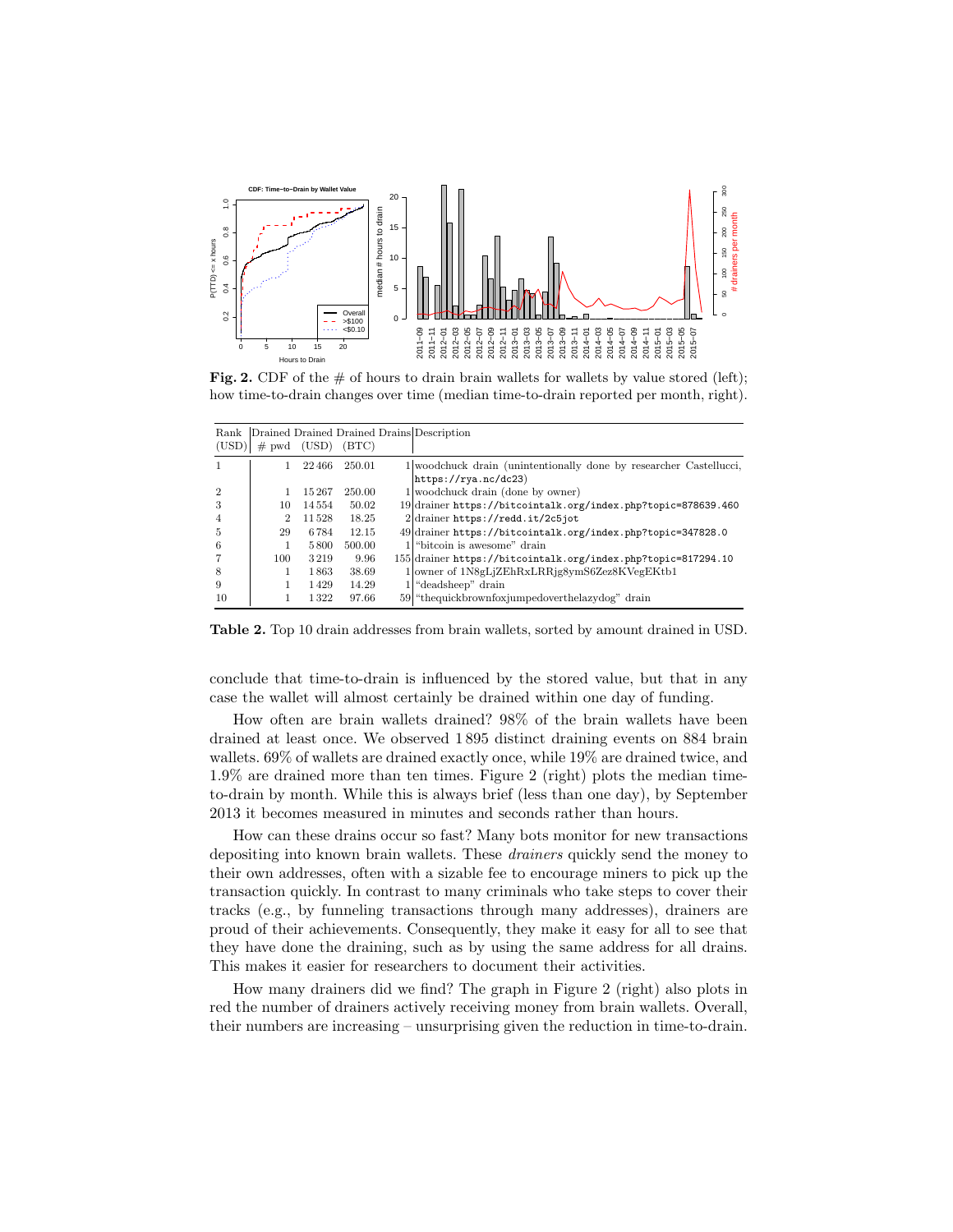Digging deeper, we manually inspected all 48 addresses that received at least 100 USD from brain wallets, as well as the 13 addresses receiving payment from at least 20 distinct brain wallets. The top results are presented in Table 2, sorted by the total amount drained in USD. The table indicates how many distinct brain wallets were drained, the associated value in BTC and USD, and the number of drain events that occurred. 34 addresses were associated with a single password drain, suggesting these could be the owner. In a few cases, this is explicitly confirmed by online postings. Nonetheless, we confirmed at least 14 drainers targeting multiple brain wallets, corroborated by reports on discussion forums.

A few drainers are very successful while the rest do not make very much. The top 4 drainers have netted the equivalent of \$35 000 between them. The drainer who has emptied the most brain wallets  $-100$  in all – has earned \$3 219 for the effort. But other drainers have stolen very little money. For example, one drainer stole from 78 different brain wallets but netted only \$62 worth of bitcoin. Why is this? Looking back at Figure 2 at the money flowing into brain wallets indicates this amount has diminished as Bitcoin's overall popularity has risen.

We also investigated the behavior of successful drainers. Some have claimed that drainers purposely avoid emptying brain wallets with small stores of value [11]:

Another example is brainwallets, we have clear evidence that people who crack brainwallets intentionally avoid sweeping small amounts (And even coordinate among each other) in order to avoid alerting users prematurely.

We did not find any evidence for this practice among the most successful drainers. The median value of a drained brain wallet among each of the most successful drainers was under \$1 (typically a few cents).

Impact of Password Strength Measuring the "strength" (or resistance to guessing) of an individual password is a hard problem. Many standard metrics, such as the NIST "entropy" formula, have been shown to be poor predictors of actual cracking time [16]. In practice, many websites use inconsistent and poorly specified methods for giving users feedback on password strength [9]. The goldstandard of non-parametric statistics requires very large sample sizes and is hence impractical in our setting [3]. Instead, we use the wheelerzxcvbn formula as a rough measure of password strength. While it produces an integer value for the estimated cracking time of any string, we conservatively use the value only to induce an ordinal ranking on the strength of our cracked passwords.

Using this metric, we are able to test several hypotheses about the impact of factors such as the time a brain wallet was created or the total amount stored on the strength of the passwords chosen. For each hypothesis we computed the (nonparametric) Spearman's rank-correlation coefficient  $(\rho)$  against a null hypothesis of no correlation. We did not observe statistically significant correlations ( $p > 0.1$ ) in all cases) between the estimated password strength and the date the brain wallet address was initially used or the total amount ever sent to the address. We did observe a positive correlation of  $\rho = 0.54$  ( $p = 0.013$ ) between the estimated strength and the time it took for the wallet to initially be drained of funds.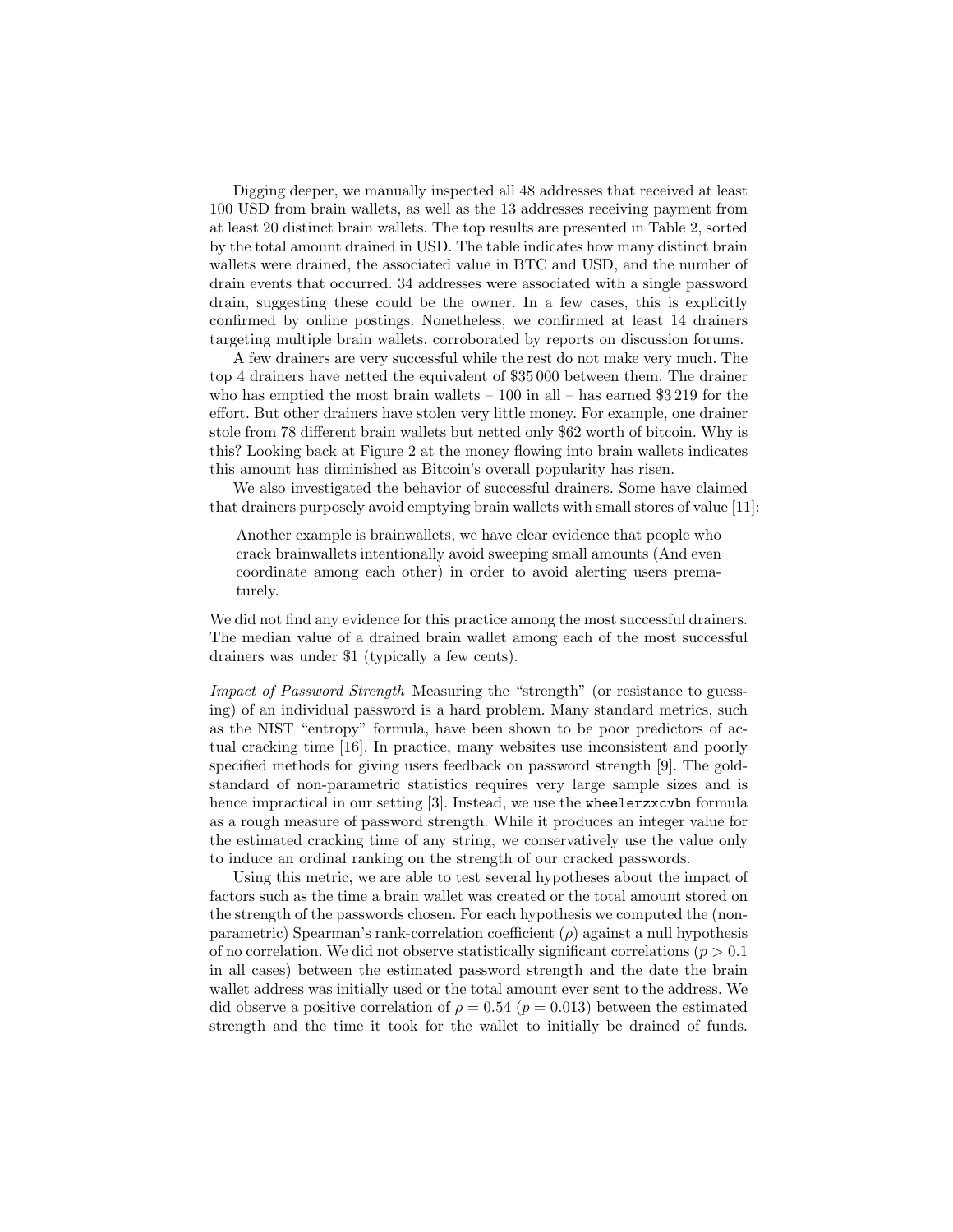This result suggests we can reject the null hypothesis with over 95% confidence (applying a Holm-Bonferonni correction for  $m = 3$  hypotheses tested).

This suggests that, consistent with previous password research, we find no evidence that users are able to pick stronger passwords when protecting a larger quantity of money. But we do see that addresses protected by weaker passwords are generally attacked quicker than stronger passwords. The cause of this correlation is that attacks have improved over time, so stronger passwords may have survived earlier cracking efforts but fall to later cracking efforts, giving a longer overall survival time. This could partially be due to the rise of ASIC mining [15], leaving Bitcoin enthusiasts with idle GPUs ripe for brain wallet cracking.

#### 4 Conclusion

The idea behind brain wallets is elegant and alluring: remembering a password is surely easier than a private key. Unfortunately, as this paper makes clear, it is also an extremely insecure way to store bitcoin. Drainers lurk over the blockchain, ready to pounce as soon as new brain wallets are established.

By examining 300 billion candidate passwords, we found 884 brain wallets that were active at some point in time. Unfortunately, we also found that nearly all were drained – usually quickly. While our findings are necessarily incomplete, they certainly suggest that brain wallets are not a secure method for using bitcoin. Perhaps the most surprising result of our analysis is the relative scarcity of brain wallets in use today. This is actually quite encouraging, because it means that fewer users are at risk to these attacks than has previously been supposed.

Acknowledgements We thank the anonymous reviewers and paper shepherd Sarah Meiklejohn for their helpful feedback. Some authors are funded by the Department of Homeland Security (DHS) Science and Technology Directorate, Cyber Security Division (DHSS&T/CSD) Broad Agency Announcement 11.02, the Government of Australia and SPAWAR Systems Center Pacific via contract number N66001-13-C-0131. Support from the Oak Ridge Associated Universities Ralph Powe Junior Faculty Enhancement Award is also gratefully acknowledged. This paper represents the position of the authors and not that of the aforementioned agencies.

### References

- 1. Simon Barber, Xavier Boyen, Elaine Shi, and Ersin Uzun. Bitter to better: How to make Bitcoin a better currency. In Financial Cryptography and Data Security, pages 399–414. Springer, 2012.
- 2. Rainer Böhme, Nicolas Christin, Benjamin Edelman, and Tyler Moore. Bitcoin: Economics, technology, and governance. Journal of Economic Perspectives, 29(2):213–38, 2015.
- 3. Joseph Bonneau. Statistical metrics for individual password strength. In  $20^{th}$ International Workshop on Security Protocols, April 2012.
- 4. Joseph Bonneau. The science of guessing: analyzing an anonymized corpus of 70 million passwords. In 2012 IEEE Symposium on Security and Privacy, May 2012.